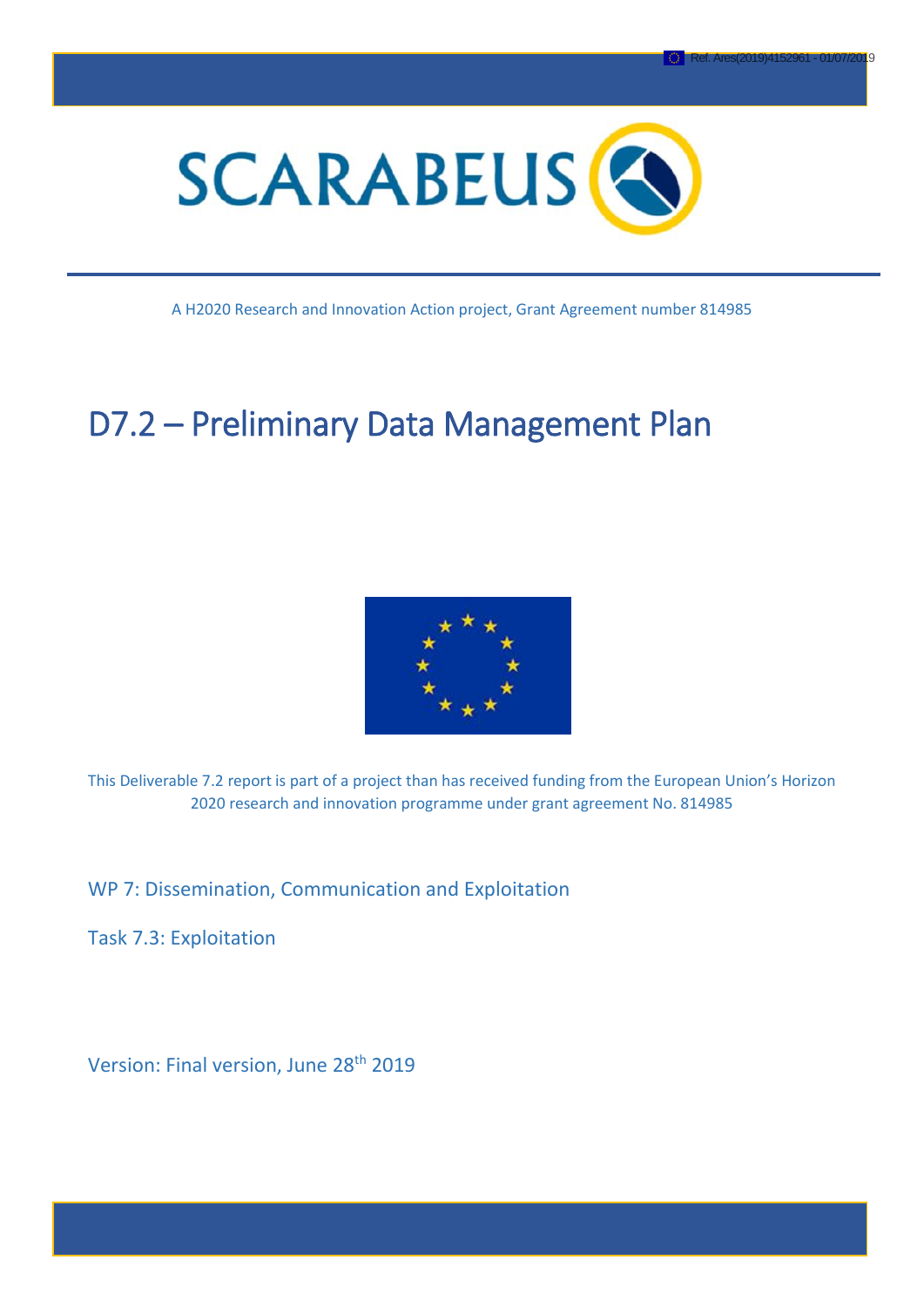# Technical References

| Deliverable No.               | 7.2 - Preliminary Data Management Plan            |
|-------------------------------|---------------------------------------------------|
| Dissemination level $1$       | Public                                            |
| <b>Work Package</b>           | 7 - Dissemination, Communication and Exploitation |
| <b>Task</b>                   | 7.3 - Exploitation                                |
| Lead beneficiary              | Abengoa Energia                                   |
| Contributing beneficiary(ies) | <b>USE</b>                                        |
| Due date of deliverable       | June 30 <sup>th</sup> 2019 (M3)                   |
| Actual submission date        | July 1st 2019                                     |

#### $1$ PU = Public

- PP = Restricted to other programme participants (including the Commission Services)
- RE = Restricted to a group specified by the consortium (including the Commission Services)
- CO = Confidential, only for members of the consortium (including the Commission Services)



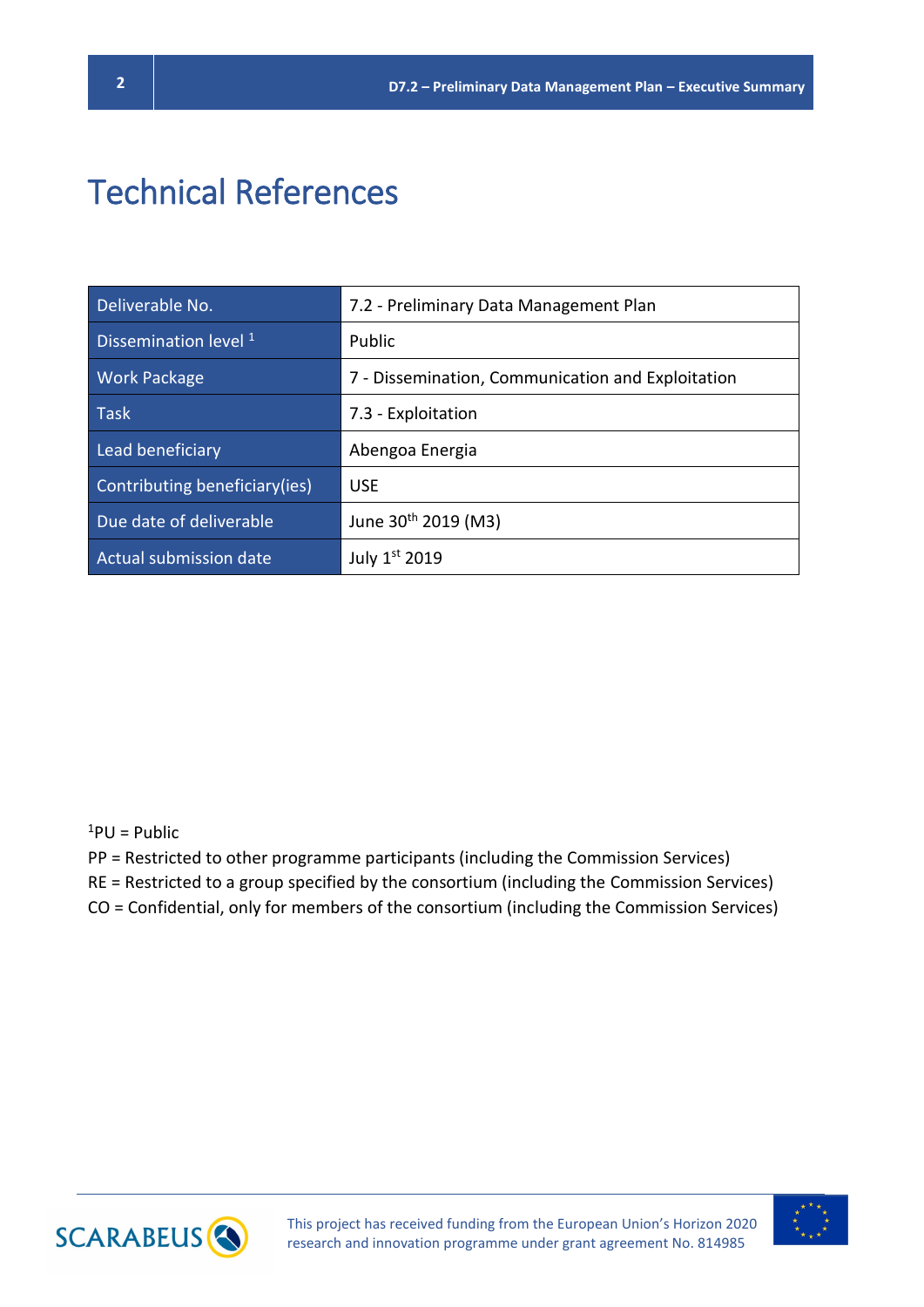# History of Changes

| Version | Date       | Changes                                 |
|---------|------------|-----------------------------------------|
| #1      | 19/06/2019 | Original version created by Antón López |
| #2      | 26/06/2019 | Revised by Cristina Prieto Rios         |
| #3      | 28/06/2019 | <b>Completed by David Sanchez</b>       |
| Final   | 29/06/2019 | Approved by Giampaolo Manzolini         |

# Disclaimer

This document contains proprietary information of the SCARABEUS project. All rights reserved. Copying of (parts) of this document is prohibited without prior permission in writing.



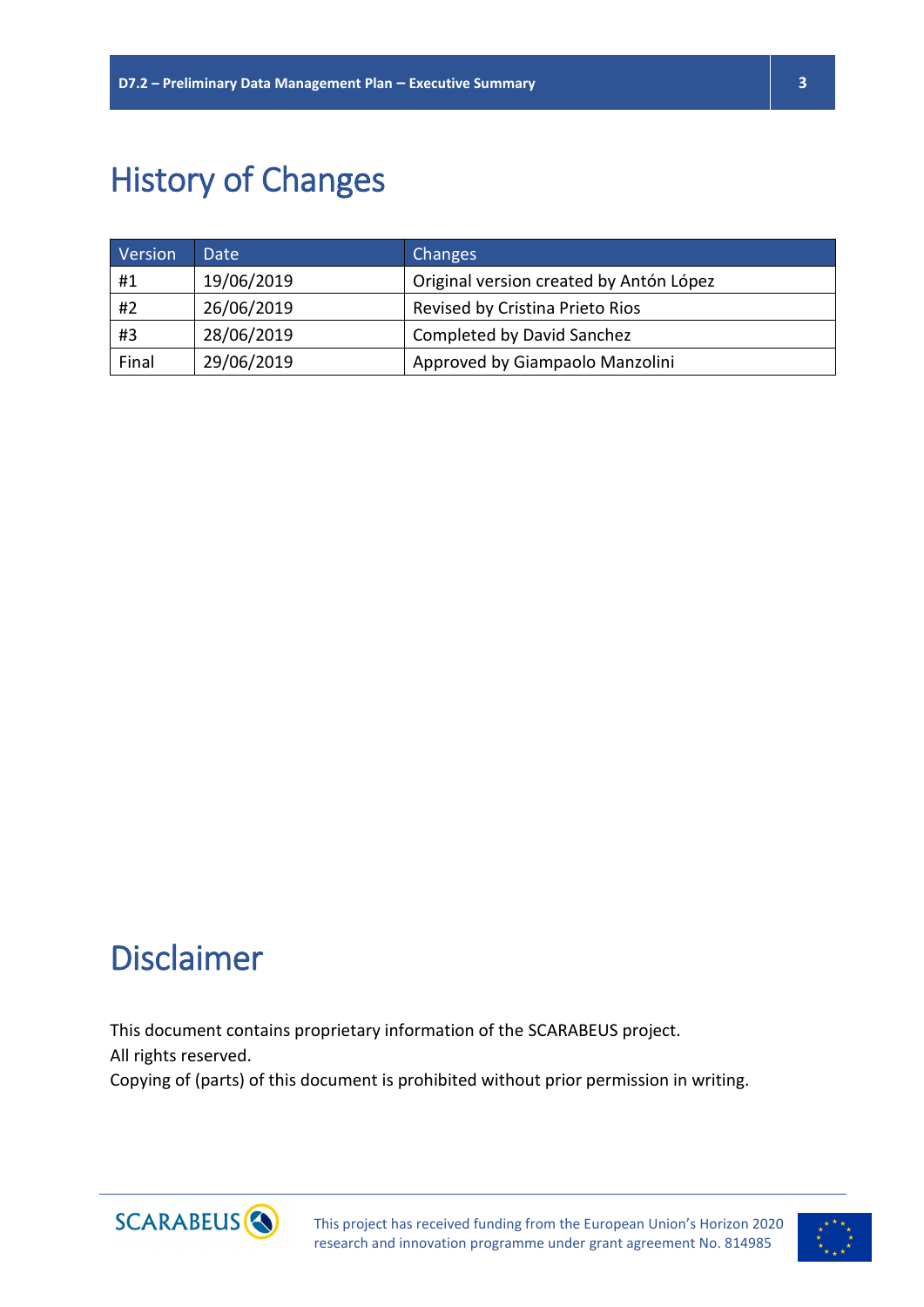## Executive Summary

This document describes the main features of the data repository: the folder structure for the data server, the access rights, the data management responsibilities and the coding expected for certain documents. The security of the system to guarantee the safety of the information is also described.



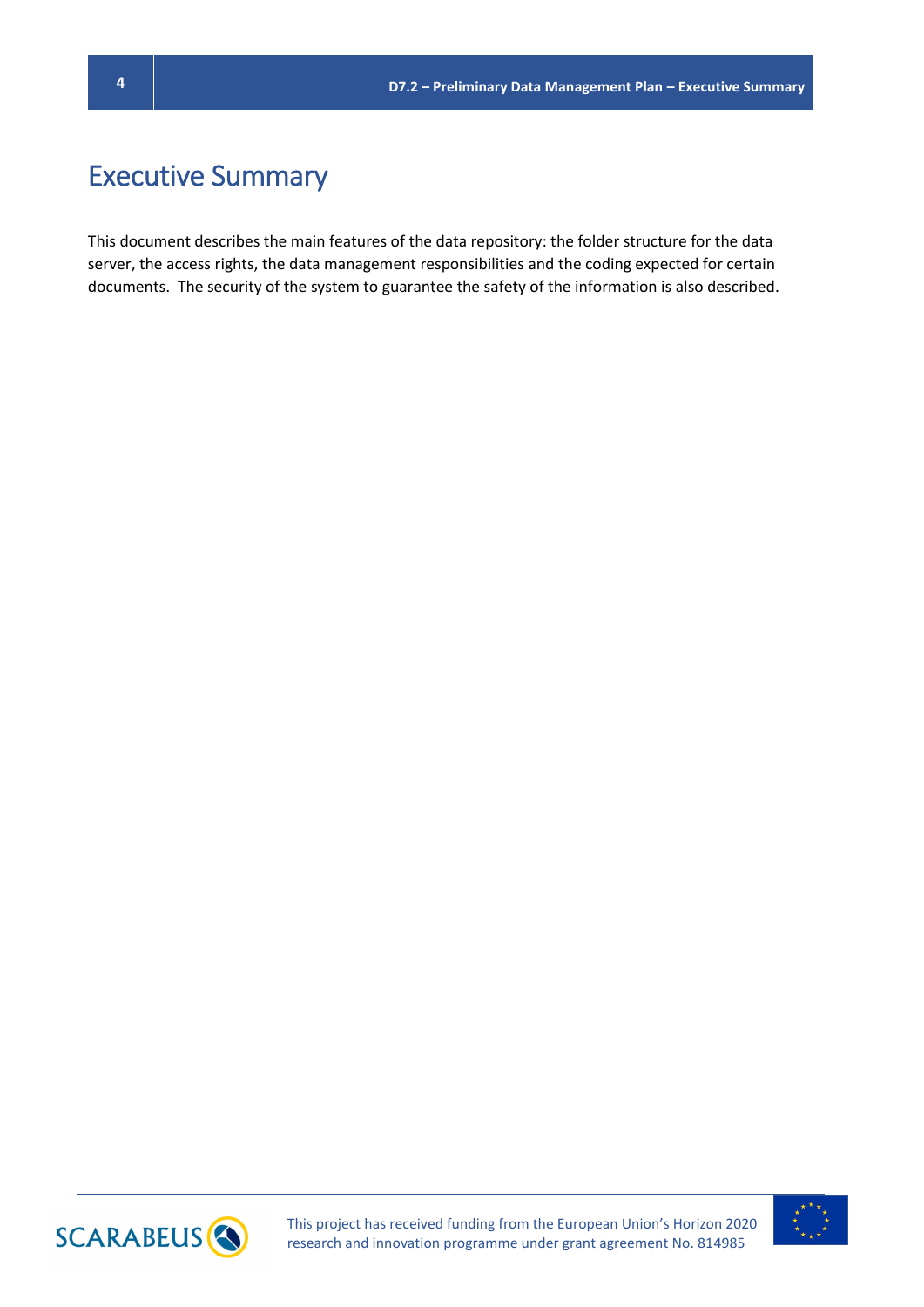# **Table of Contents**





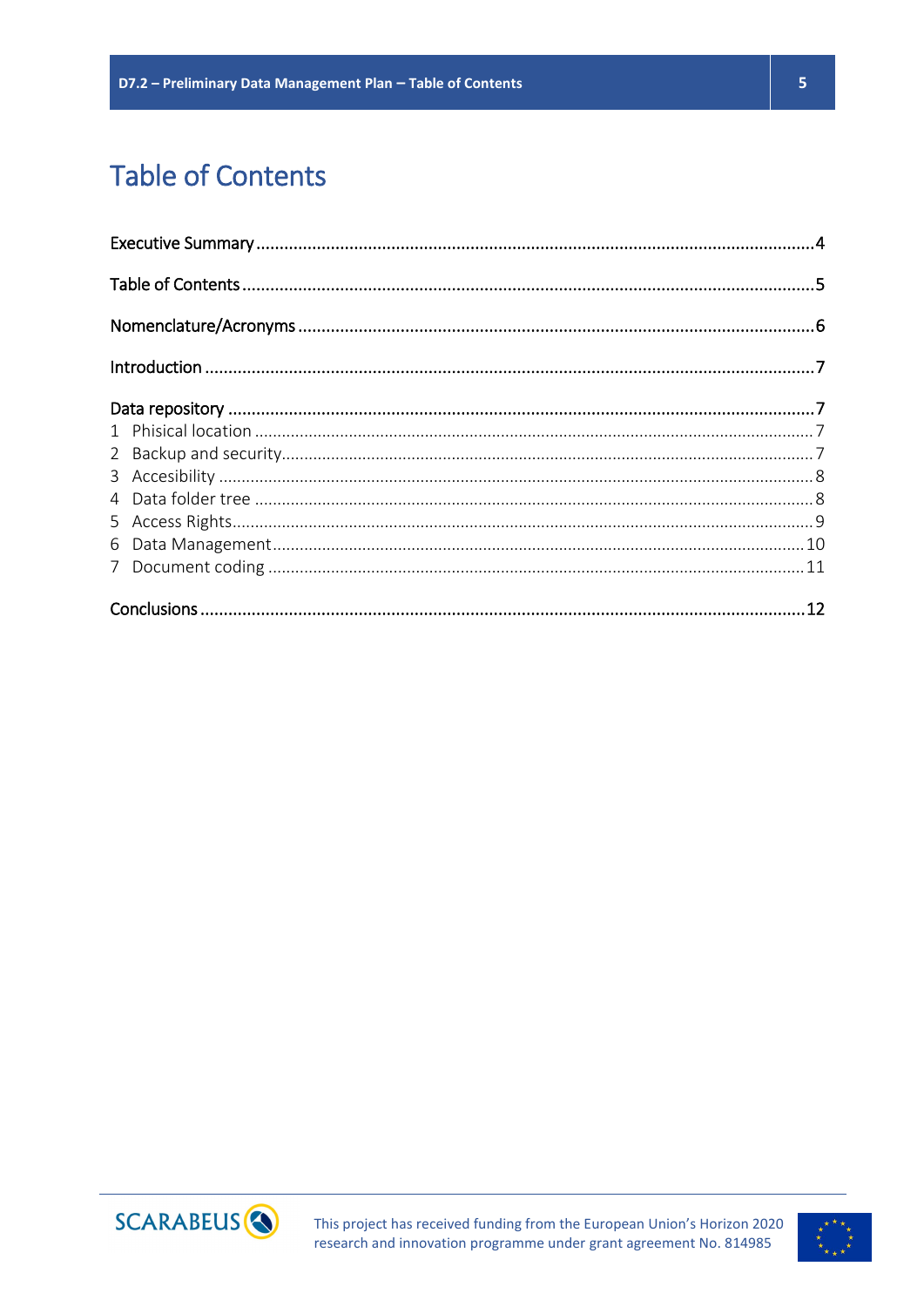## Nomenclature/Acronyms

WP: Work Package POLIMI: Politecnico di Milano TUW: Technische universitaet Wien KELVION: Kelvion Thermal Solutions EXERGY: Exergy SPA USE: Universidad de Sevilla CITY: CITY univesity of London QUANTIS: Quantis ABENGOA: Abengoa Energia UNIBS: Universita degli studi di Brescia



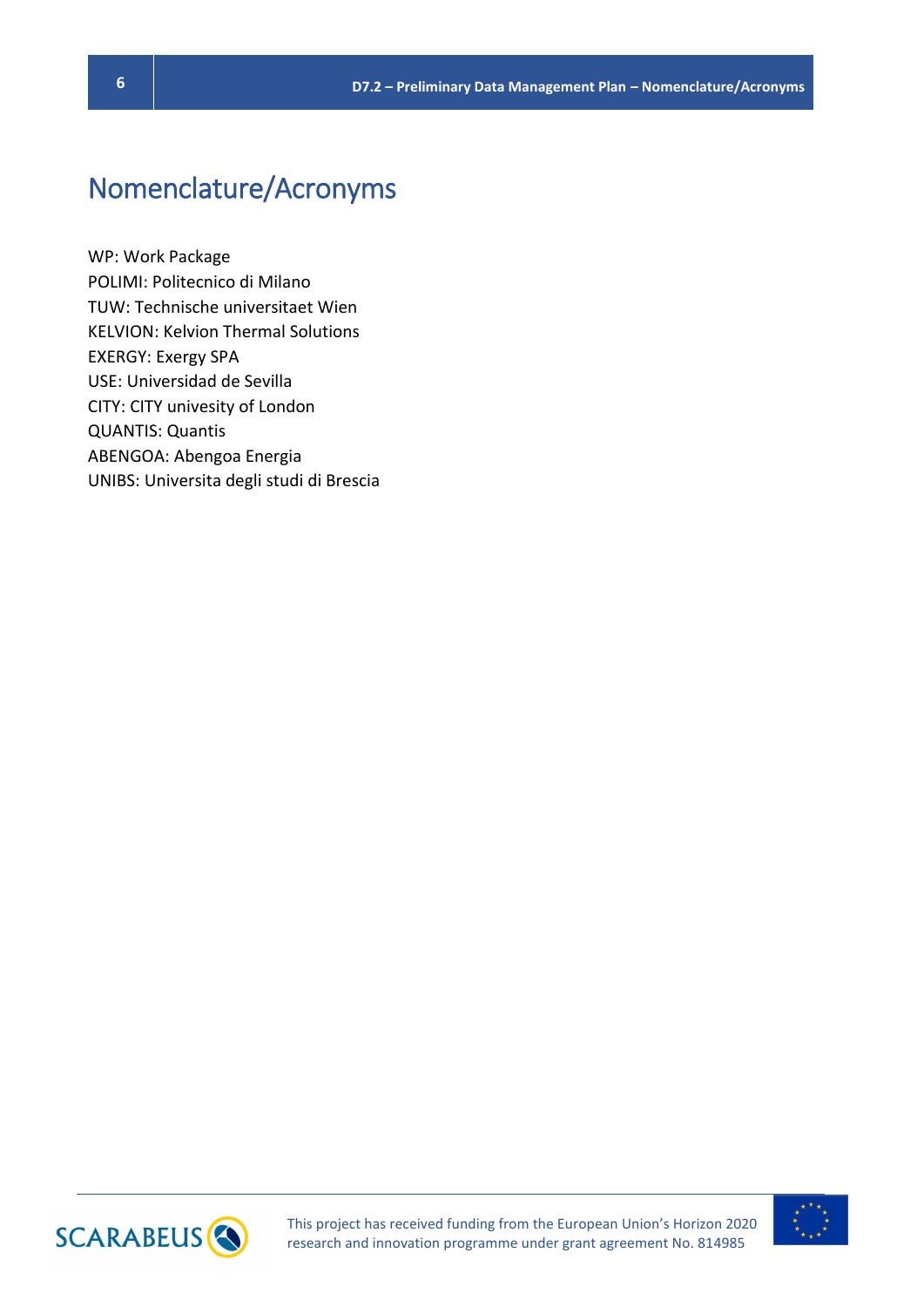## Introduction

For the proper operation of the consortium members, the SCARABEUS project implements a data repository available for all members. The structure and management of that repository is outlined in this document.

This data repository has two main objectives:

- To serve as a communication tool among the Project Consortium for distributing information
- To store all relevant information (internal and official reports, reports on deliverables, relevant documents and results, etc.), so they are always available for every partner through internet access

This document serves as a guideline to ensure the correct use of the data repository, and it contains information about the correct management of the data.

## Data repository

All the relevant data has to be available for the related members. To implement that feature, an internet server is selected as a file exchange system. Using an internet server allows all partners to have instant access to the results provided by its colleagues, making sure all data is effectively shared.

### 1 Phisical location

The computer that will be used as a server for the data repository is located in Seville.

### 2 Backup and security

Data will be secured through dbackups of 'mysql' files and of the settings of the GNU/Linux server. These backups will be performed daily from Monday to Saturday.

Security of the IPtables/IP6tables environment will be ensured through appropriate firewalls and filters such as Fail2ban (intruder prevention), SpamAssasin (email spam filtering), SPF/DKIM milter (secure authentication framework), geoip-protected (geographic information for IP addresses) FTP server, 24/7 lookup through nagios/nrpe and others.



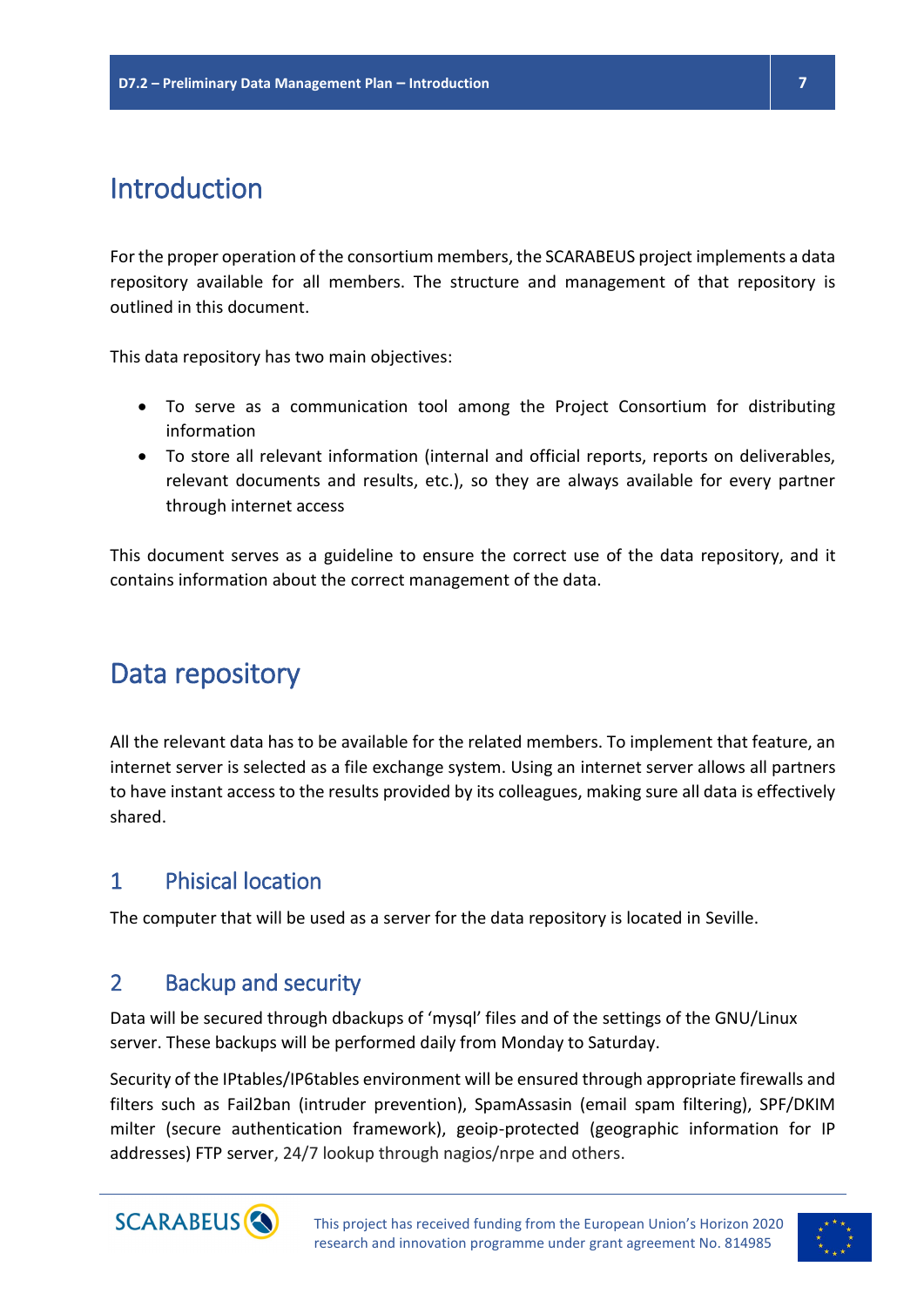#### 3 Accesibility

All the data stored in the data repository is for members only. The access will be protected by username and password, having each user an unique identifier. All members of any organization will have each own username and password, granting different access rights depending on the access matrix (defined in **5. Access rights**)

### 4 Data folder tree

A first draft of the folder tree is defined to maintain an order in the repository server. This structure could be modified under a reasoned request of any consortium member. This request should be addressed to the Dissemination Manager who would agree with the interested party on an appropriate modification of the structure. In case of conflict, or if the requested modification can be considered major, the Dissemination Manager will forward the request to the Project Coordinator for further discussion and decision making by the Project Management Team.

The folder tree is defined as follows:

- **General Info folder:** 
	- o Contractual documents folder
		- Grant Agreement document
		- Amendments
	- o Dissemination Templates folder
		- Dissemination and Communication Plan (with supporting documents)
		- Templates
		- **Logos**
	- o List of participants and contact info (email and telephone number)
	- o List of WP leaders
	- $\circ$  List of other relevant positions (Risk Manager, Dissemination Manager, Project Coordinator…)
	- o Updated Gantt diagram
- **Work Package folder:**
	- o WP1 folder: Contain information relevant for WP1 members
	- o WP2 folder: Contain information relevant for WP2 members
	- o WP3 folder: Contain information relevant for WP3 members
	- o WP4 folder: Contain information relevant for WP4 members
	- $\circ$  WP5 folder: Contain information relevant for WP5 members
	- o WP6 folder: Contain information relevant for WP6 members
	- o WP7 folder: Contain information relevant for WP7 members
	- o WP8 folder: Contain information relevant for WP8 members



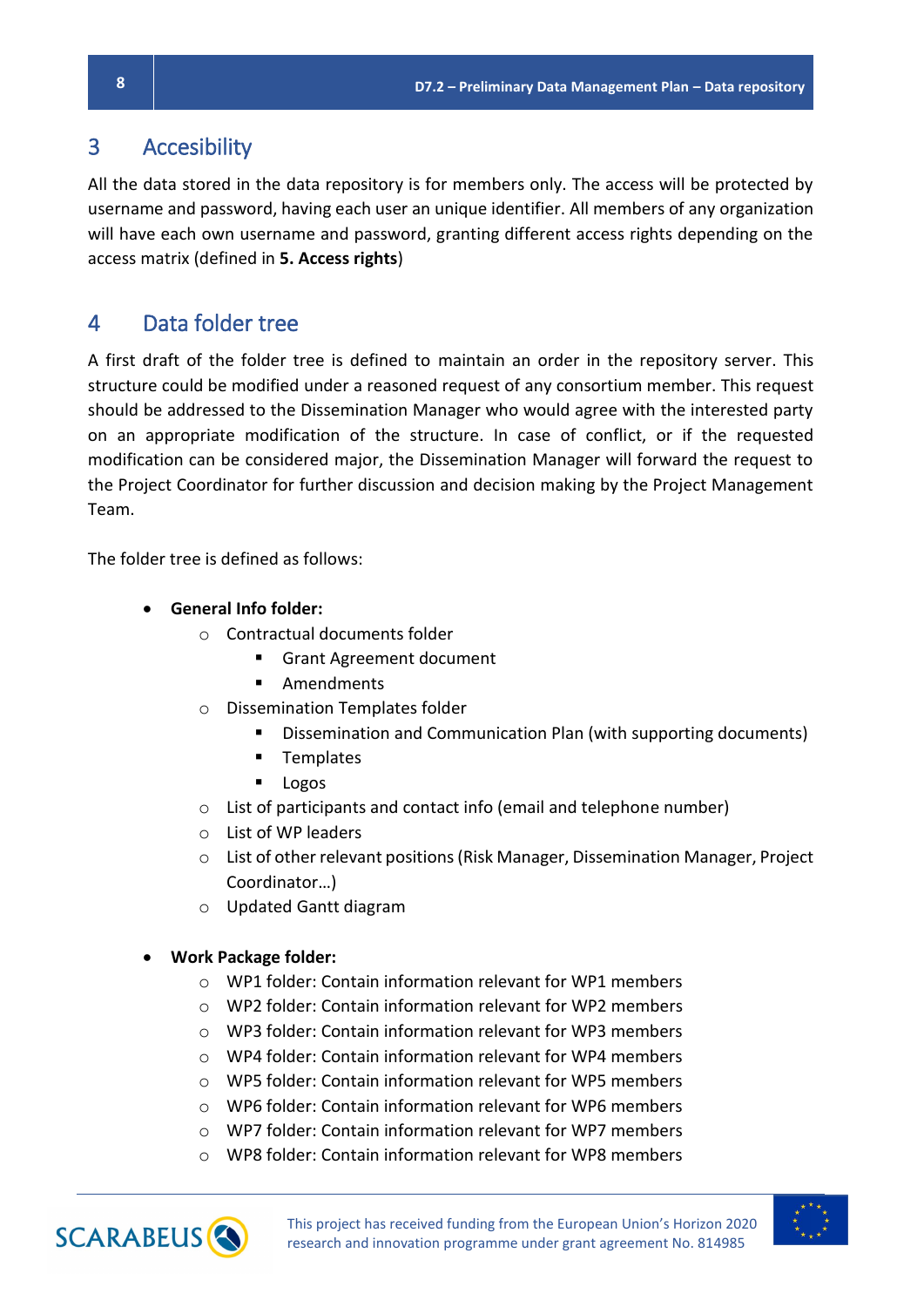- **Deliverables folder:**
- **Financial:**
- **Meetings folder:**
	- o One subfolder for each meeting
		- Minutes of the meeting
			- Agenda
			- WP presentations
			- **Pictures**
- **Images folder:**
- **File – exchange folder:**
	- o Subfolders under request
- **Publications folder:**
	- o All publications related to the SCARABEUS project should be uploaded into this folder
	- o Journal articles
	- o Conference proceedings
	- o Other publications

### 5 Access Rights

To manage the access rights, different groups are stabilished, granting different access levels for each of them.

- **Group A**: Administrator and Project Coordinator
- **Group B**: Dissemination Coordinator and Data Management Plan manager
- **Group C**: WP leader
- **Group D**: Financial manager
- **WP1**: Partners related to the WP1
- **WP2**: Partners related to the WP2
- **WP3**: Partners related to the WP3
- **WP4**: Partners related to the WP4
- **WP5**: Partners related to the WP5
- **WP6**: Partners related to the WP6
- **WP7**: Partners related to the WP7



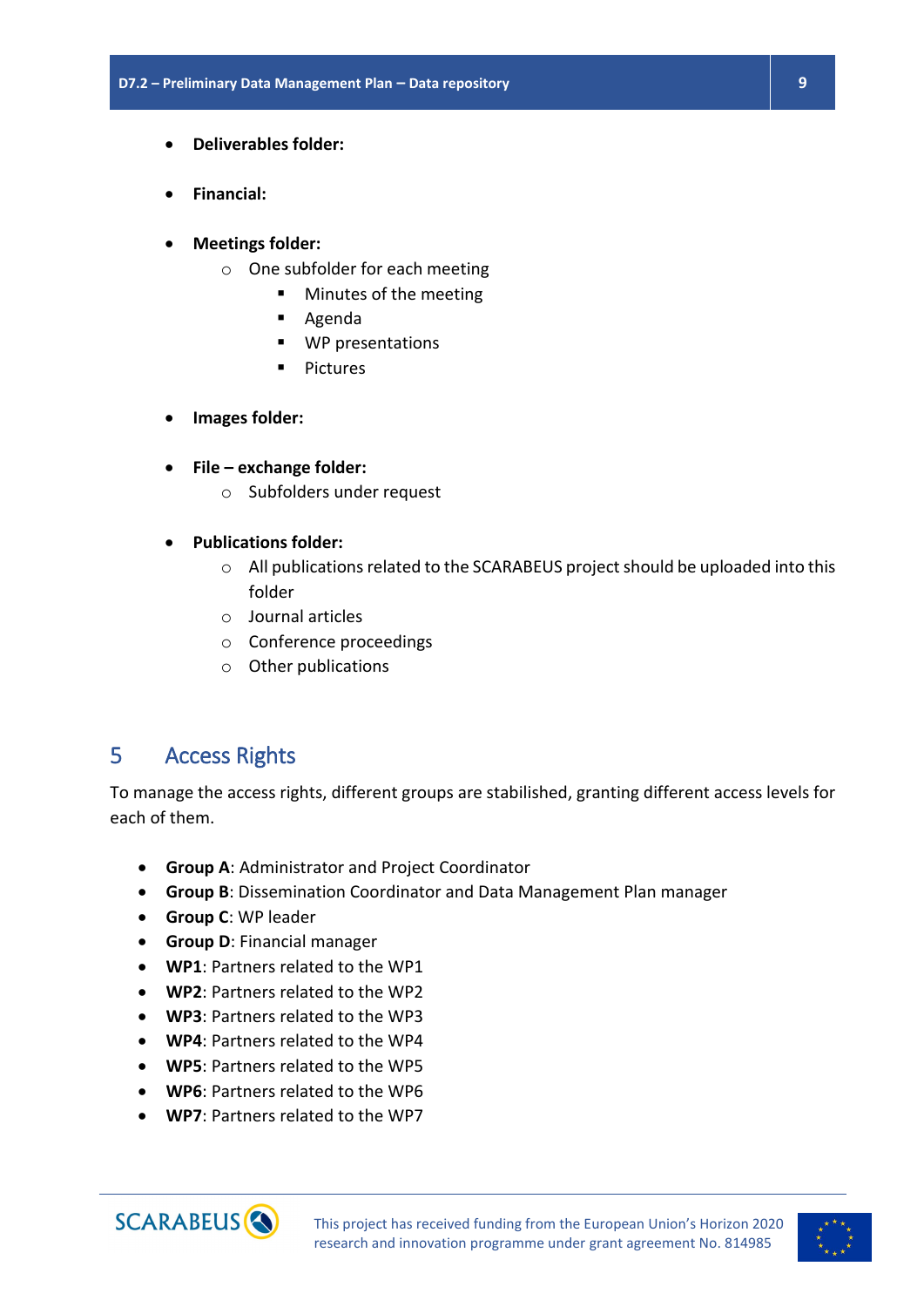- The parters are defined as:
	- o POLIMI: members of the POLIMI institution
	- o TUW: members of the TUW institution
	- o KELVION: Members of the KELVION institution
	- o EXERGY: Members of the EXERGY institution
	- o USE: Members of the USE institution
	- o CITY: Members of the CITY institution
	- o QUANTIS: Members of the QUANTIS institution
	- o ABENGOA: Members of the ABENGOA institution
	- o UNIBS: Members of the UNIBS institution

There are two access levels for each folder: Read (**R**) and Write (**W**). Each folder has a structure of read and write access levels defined in the access matrix. The access matrix for the first folder structure is displayed below.





#### 6 Data Management

The project coordinator will be responsible of keeping the data repository updated, except for each Work Package subfolders, that have to be actualized by the WP leader of each Work Package. For the correct work flow of the project, it is mandatory to upload all relevant information, and to keep it up to date.



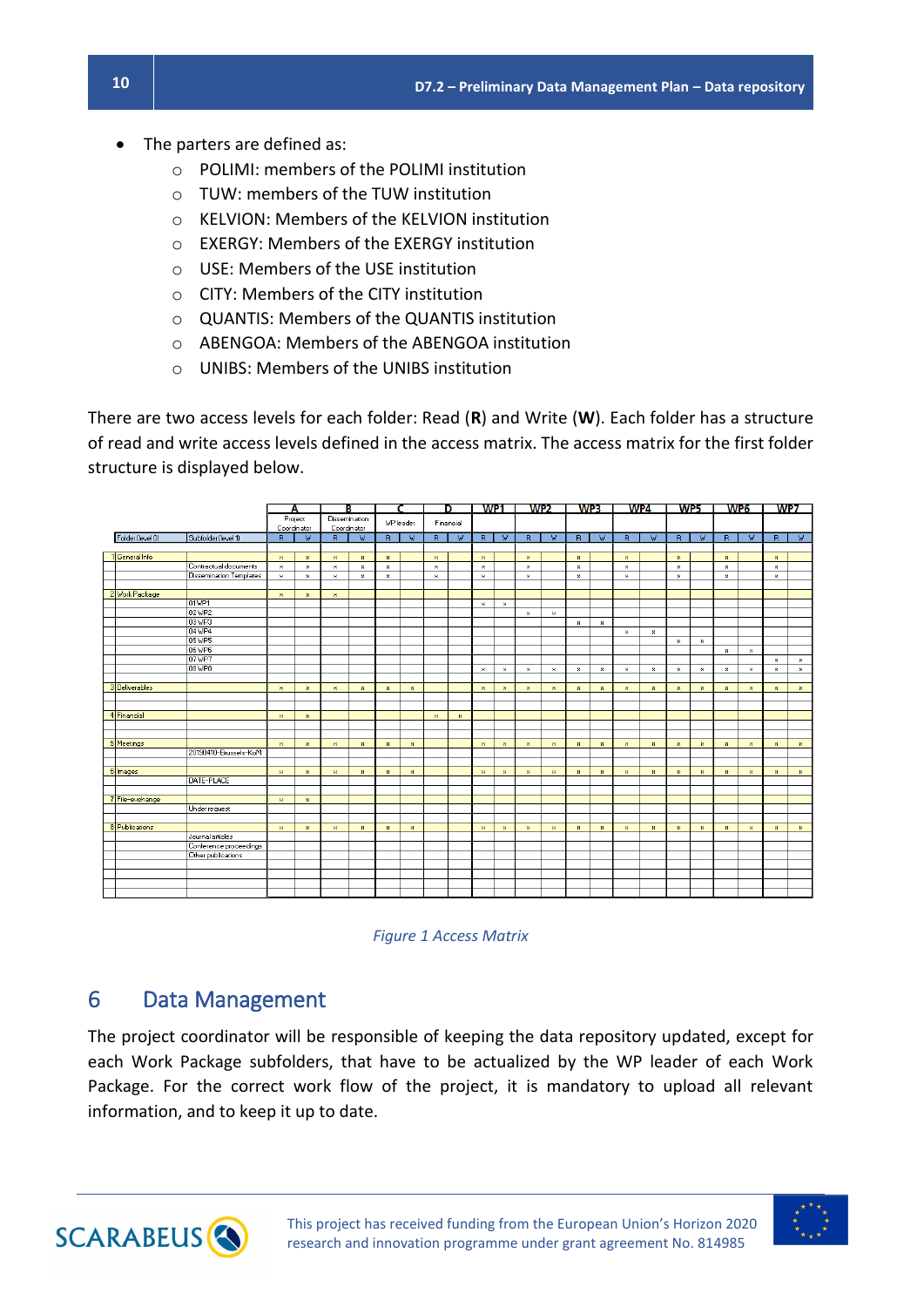### 7 Document coding

To simplify and to unequivocally define a specific document or folder, the SCARABEUS documents uploaded in the Deliverables, Meetings and Image folders have to complain to the guidelines listed below.

#### **Deliverables:**

DX.YY-conf-LeadBeneficiary-Title **X**: WP number **YY**: deliverable number conf: dissemination level<sup>1</sup> **LeadBeneficiary**: Organization responsible of the deliverable **Title**: Title of the deliverable according to the DoA

D7.02-PU-Abengoa-Preliminary Data Management Plan

#### **Meeting Folder:**

Date-Place-Type **Date**: YYYYMMDD YYYY: year MM: month DD: day **Type**:

> KoM: Kick of Meeting GA: General Assembly CRM: Contractual Review Meeting TC: Teleconference

20190410-Brussels-KoM

 $\overline{\phantom{a}}$ 

CO = Confidential, only for members of the consortium (including the Commission Services)





 $1$  PU = Public

PP = Restricted to other programme participants (including the Commission Services)

RE = Restricted to a group specified by the consortium (including the Commission Services)